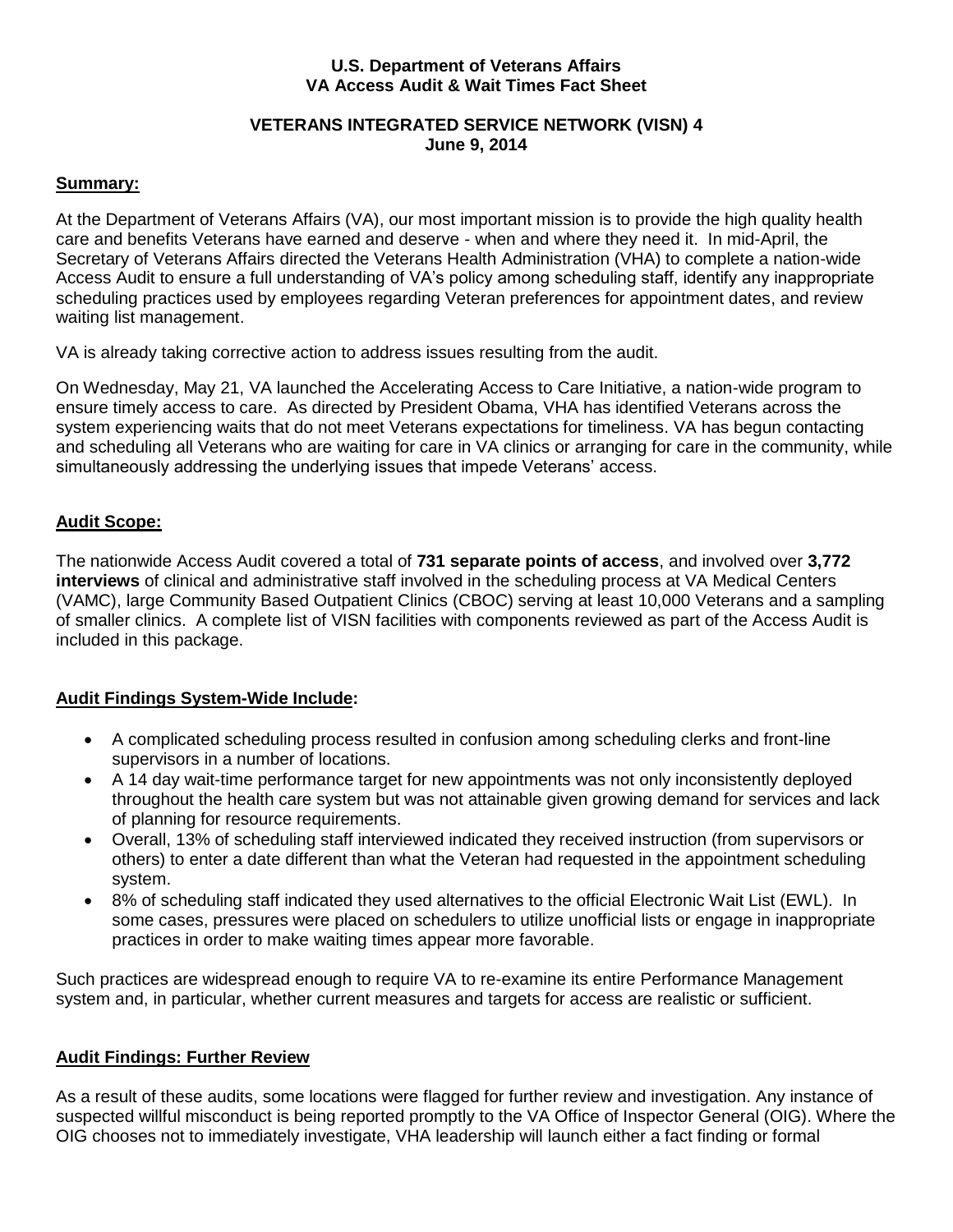administrative investigation. Where misconduct is confirmed, appropriate personnel actions will promptly be pursued. As a result of the initial audit findings, there are 10 locations in VISN 4 that require further review:

| <b>VISN</b>    | <b>Facility Name</b>                                                      |
|----------------|---------------------------------------------------------------------------|
| $\overline{4}$ | Clarksburg VA Medical Center (VAMC), WV                                   |
| $\overline{4}$ | Philadelphia VAMC, PA                                                     |
| $\overline{4}$ | Pittsburgh University Drive, PA                                           |
| $\overline{4}$ | Wilmington VAMC, DE                                                       |
| $\overline{4}$ | Altoona, PA                                                               |
| $\overline{4}$ | Erie, PA                                                                  |
| $\overline{4}$ | Lebanon VAMC, PA                                                          |
| $\overline{4}$ | Horsham/Willow Grove Community Based Outpatient Clinic (Philadelphia), PA |
| $\overline{4}$ | Westover, WV                                                              |
| $\overline{4}$ | Wood County, WV                                                           |

### **Audit Findings: Immediate Actions:**

 While VHA must assess and learn from the Access Audit, we are immediately redoubling our efforts to quickly address delays in Veterans' health care. VHA is identifying where Veterans are waiting for care and ensuring that timely, quality care is made available as quickly as possible.

Among the immediate actions VA is taking:

- VA has accelerated care for Veterans currently waiting for health care services. **VHA is in the process of contacting in excess of 90,000 Veterans during the first phase of VA's "Accelerating Access to Care Initiative"**
	- $\circ$  VHA will provide Veterans who do not currently have an appointment, or are waiting for additional care or services longer than 30 days the option to be rescheduled sooner if VA capacity exists, keep their scheduled appointment, or be referred to non-VA providers in the community
- VA has suspended all VHA Senior Executive Performance Awards for FY14
- VHA will remove 14-day performance goal from employee performance plans
- VHA will revise, enhance and deploy Scheduling Training
- VHA will implement a site inspection process

# **Audit Findings: Long Term and Other Actions**:

 VHA is committed to a renewed and aggressive preparation, teaching, training and coaching of our employees. Throughout the immediate and long term, we will emphasize accountability, and ensure managers and staff engaging in inappropriate practices are held accountable.

- VHA will overhaul the scheduling and access management directive
- VHA will roll out near-term changes to the legacy scheduling system
- VHA will acquire and deploy long-term scheduling software solutions
- VHA will reassess and establish access timeliness goals
- VHA will strengthen accountability for integrity in scheduling and access management

#### **Locality Wait Time Information**

 On May 15, 2014, **VHA had over 6 million appointments scheduled** across the system. Nationwide, there are roughly 57,436 Veterans who are waiting to be scheduled for care and another 63,869 who over the past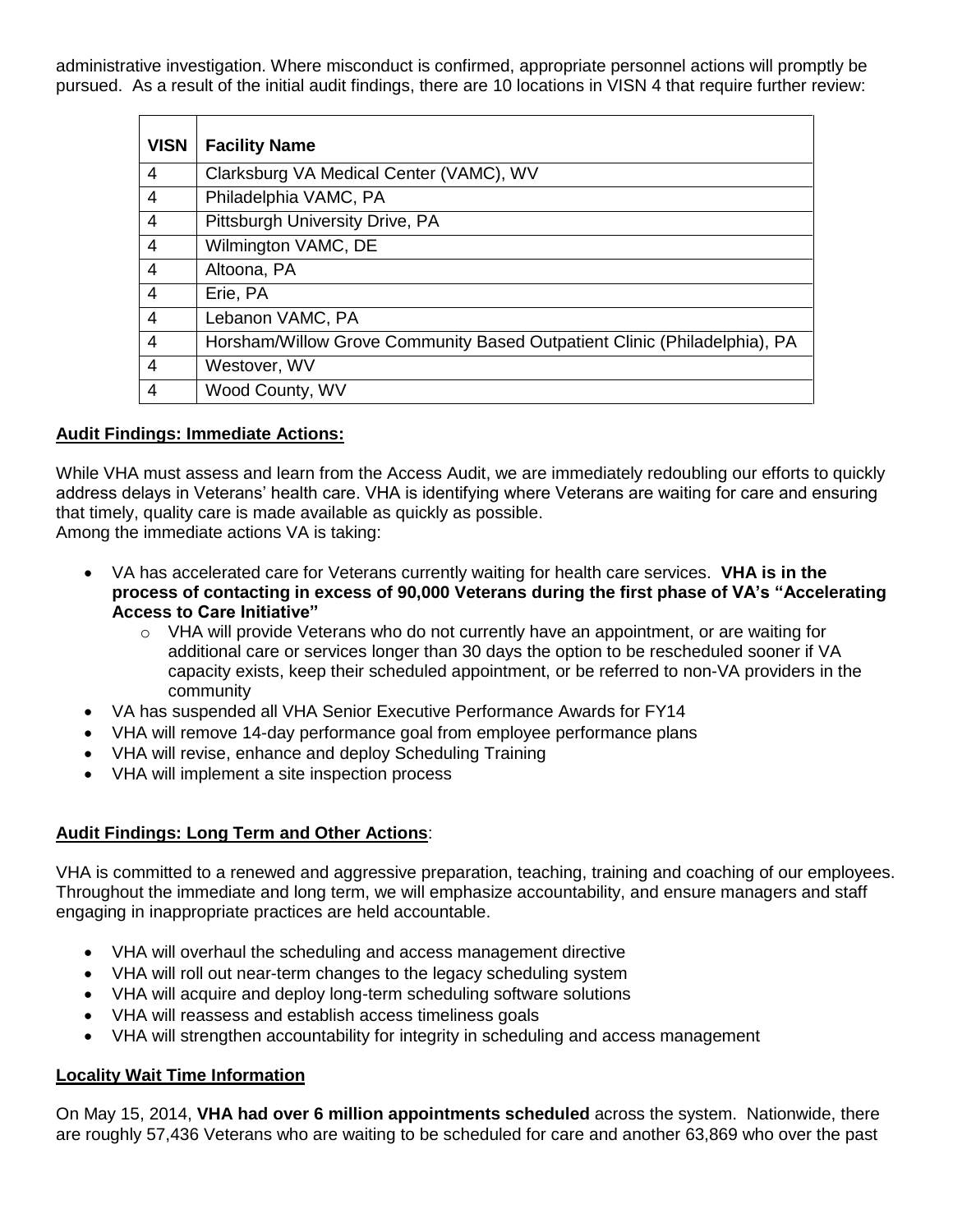ten years have enrolled in our healthcare system and have not been seen for an appointment. VA is moving aggressively to contact these Veterans through the Accelerating Access to Care Initiative.

 Facility data for VISN 4 is listed in the attachment. Complete data is located online at [www.va.gov/health/access-audit.asp](http://www.va.gov/health/access-audit.asp) 

At the Department of Veterans Affairs (VA), our most important mission is to provide the high quality health care and benefits Veterans have earned and deserve. While VHA must assess and learn from the Access Audit, we are immediately redoubling our efforts to quickly address delays in Veterans' health care.

 VHA is identifying where Veterans are waiting for care and ensuring that timely, quality care is made available as quickly as possible through the Accelerating Access to Care Initiative.